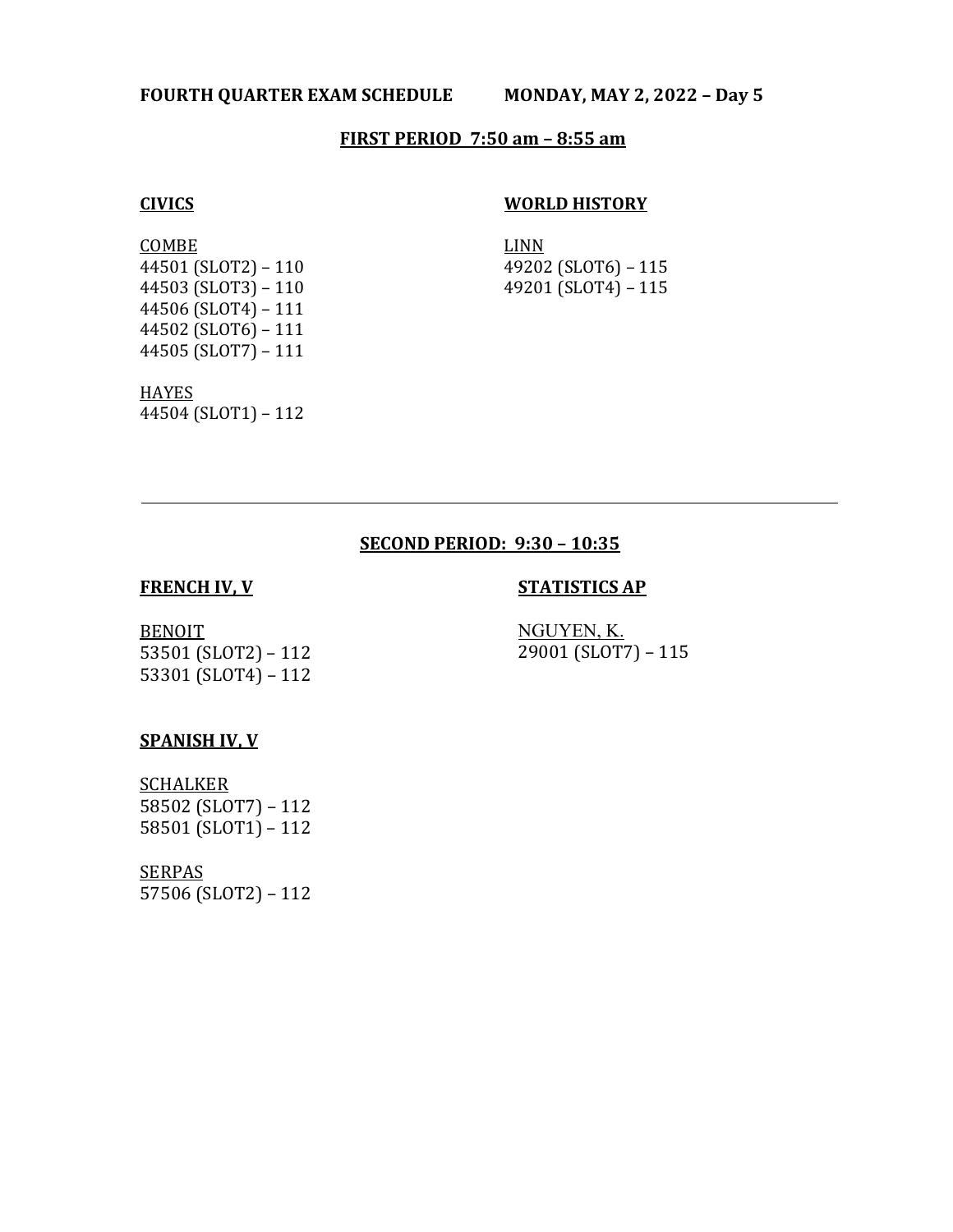## **FOURTH QUARTER EXAM SCHEDULE TUESDAY, MAY 3, 2022 – Day 4**

#### **PRE-CALCULUS**

BRAUNER 24000 (SLOT4) – 112

LAVIE 24202 (SLOT1) – 112

#### LEGER

24502 (SLOT1) – 329

# ROGERS

24501 (SLOT4) – CL1 24601 (SLOT5) – CL2 24602 (SLOT6) – CL1 24503 (SLOT7) – CL2

# **CALCULUS**

**ARMELIN** 27001 (SLOT1) – 112 27301 (SLOT6) – 112

#### DAGATE

27401 (SLOT1) – 115 27402 (SLOT4) – 116

# **FIRST PERIOD: 7:50 – 9:25 FIRST PERIOD: 7:50 – 10:15**

### **PRE-CALCULUS**

**JUHAS** 24401 (SLOT2) – CL3

LEGER & ROGERS Extended Time – RC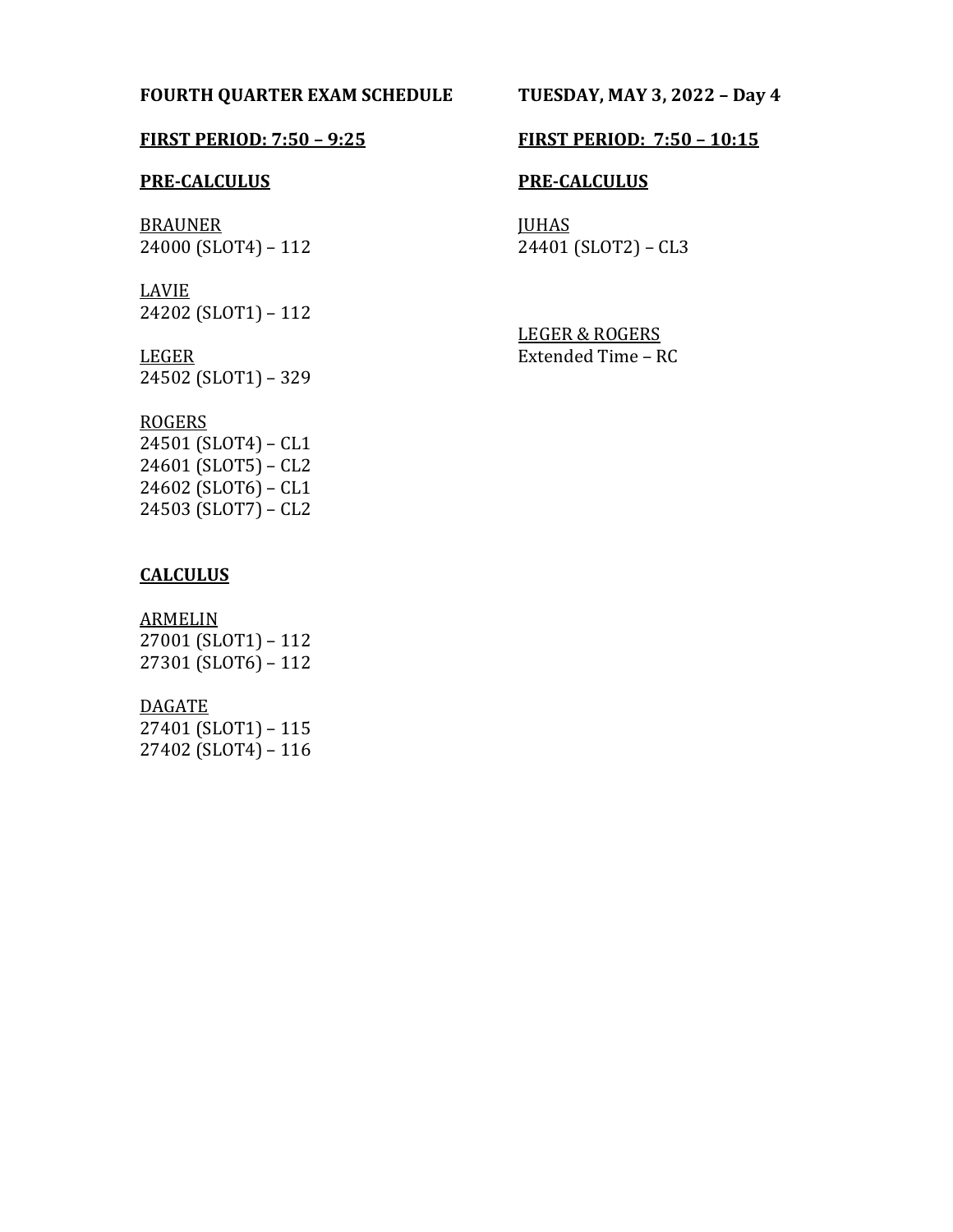### **FOURTH QUARTER EXAM SCHEDULE WEDNESDAY, MAY 4, 2022 – Day 3**

#### **FIRST PERIOD: 7:50 – 8:55**

#### **ENGLISH**

BOWES 14504 (SLOT2) – 110

BOURGEOIS 14505 (SLOT1) – 111 14503 (SLOT4) – 111

FERGUSON 15201 (SLOT5) – 115 15203 (SLOT7) – 116

GILBERTI 14301 (SLOT1) – 122 15202 (SLOT4) – 122

DIPUMA 14502 (SLOT3) – 112 14501 (SLOT7) – 112

### **SECOND PERIOD: 9:30 - 10:35**

# **SECOND PERIOD: 9:30 - 11:05**

#### **BIOLOGY II**

36503 (SLOT1) – 115

TASSIN

#### **BIOLOGY II -AP**

**TASSIN** 36301 (SLOT2) – 115

#### **CHEMISTRY II**

STORM 37501 (SLOT3) – 112 37502 (SLOT5) – 112

#### **CHEMISTRY II – AP**

YOUNGER 37301 (SLOT7) – 112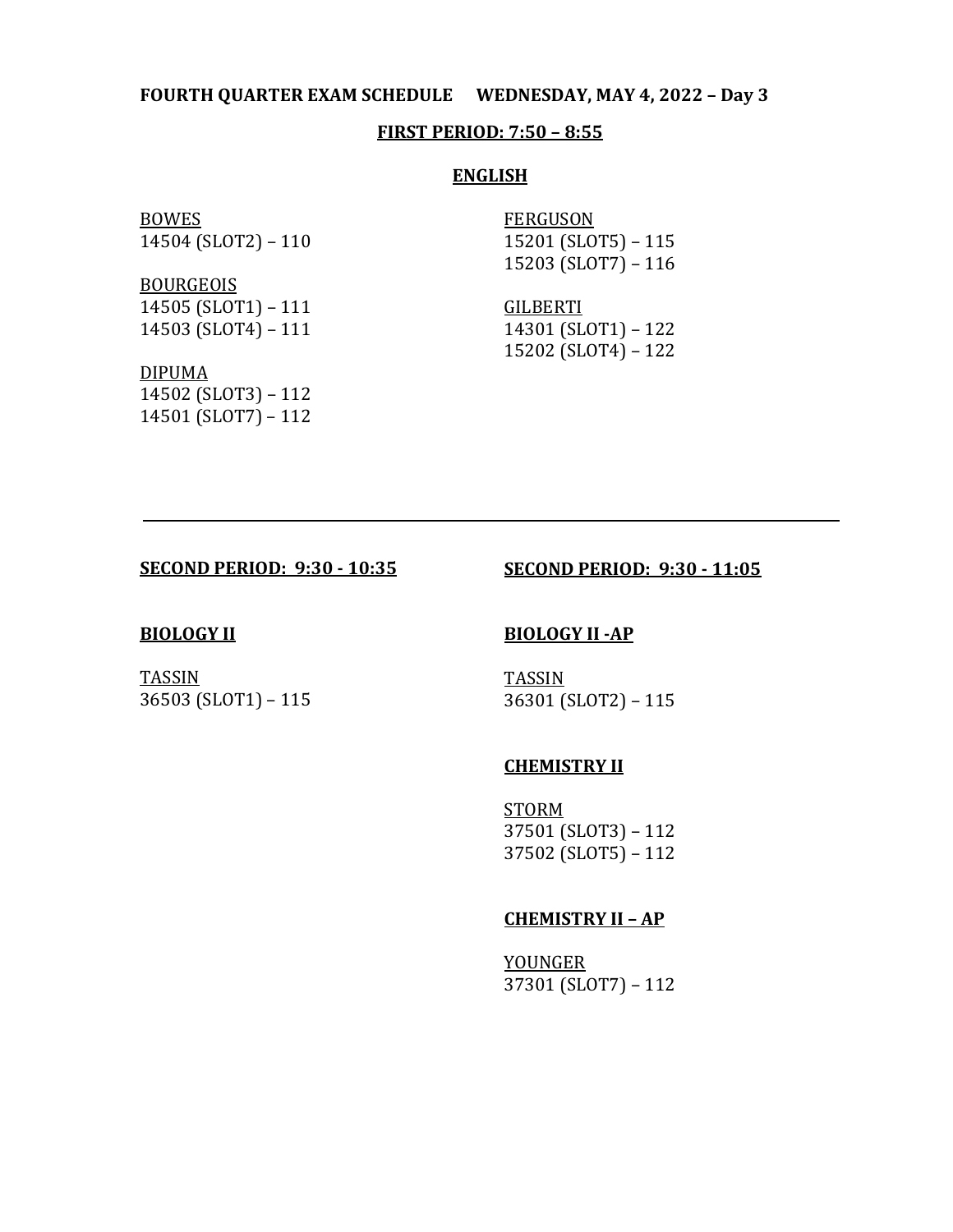## **FOURTH QUARTER EXAM SCHEDULE THURSDAY, MAY 5, 2022 – Day 2**

#### **FIRST PERIOD: 7:50 – 8:55 FIRST PERIOD: 7:50 – 9:25**

#### **EARTH SCIENCE**

NOLFE 35801 (SLOT2) – 110 35802 (SLOT3) – 111

# **PHYSICS**

KIEFF 34503 (SLOT2) – 115 34502 (SLOT3) – 112 34501 (SLOT6) – 112 34504 (SLOT7) – 115

NGUYEN 34302 (SLOT1) – 122 34301 (SLOT4) – 122

# **SECOND PERIOD: 10:15 – 11:20**

# **THEOLOGY**

# **BRUMFIELD** 74410 (SLOT1) – 110 74402 (SLOT2) – 110

74409 (SLOT7) – 111

### JOHNS 74201 (SLOT1) – 115

74203 (SLOT3) – 115 74207 (SLOT7) – 115

#### DELIO

74205 (SLOT5) – 112 74206 (SLOT6) – 112 ORILLION, M. 74404 (SLOT4) – 116 74408 (SLOT5) – 116